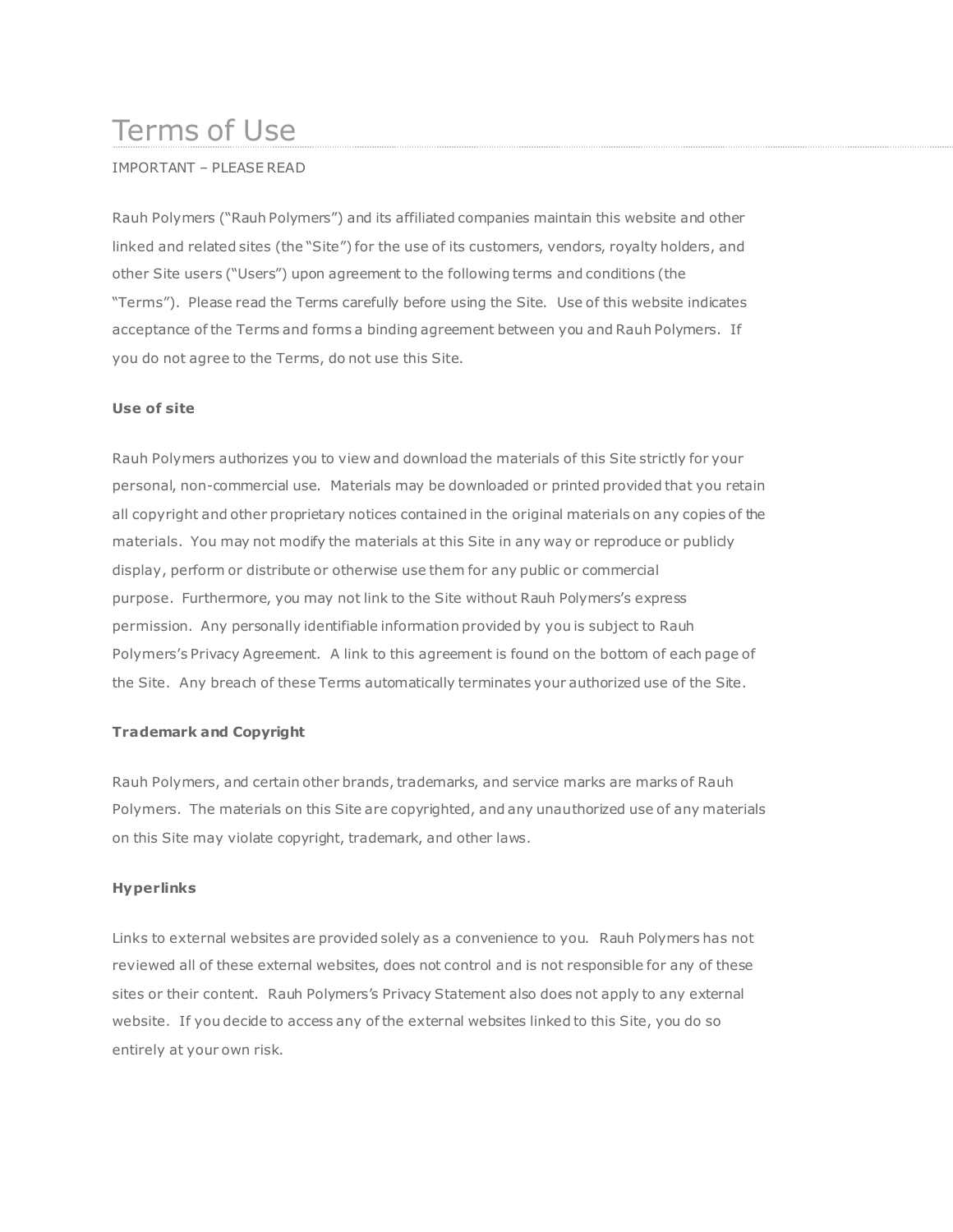#### **Investor Relations and Forward-looking Statements**

Information on this Site may contain forward-looking statements and involve risks and uncertainties that could significantly affect expected results of operations, liquidity, cash flows and business prospects. Factors that could cause results to differ materially include, but are not limited to: global commodity pricing fluctuations; competitive pricing pressures; higher than expected costs including feedstocks; crude oil and natural gas prices; chemical prices; potential liability for remedial actions under existing or future environmental regulations and limitation; potential liability for remedial actions under existing or future environmental regulation; potential liability resulting from pending or future litigation; general domestic and international political conditions; potential disruption or interruption of Rauh Polymers's production or manufacturing facilities due to accidents, political events or insurgent activity; potential failure to achieve expected production from existing and future oil and gas development projects; the supply/demand considerations for Rauh Polymers's products; any general economic recession or slowdown domestically or internationally; regulatory uncertainties; and not successfully completing, or any material delay of, any development of new fields, expansion, capital expenditure, efficiency improvement project, acquisition or disposition. Forward-looking statements are generally accompanied by words such as "estimate", "project", "predict", "will", "anticipate", "plan", "intend", "believe", "expect" or similar expressions that convey the uncertainty of future events or outcomes. Rauh Polymers expressly disclaims any obligation to publicly update or revise any forward-looking statements, whether as a result of new information or otherwise. In light of these risks, uncertainties and assumptions, the forward-looking events discussed might not occur.

#### **No Warranty**

The materials provided at this site are provided "as is" without any warranties of any kind including warranties of merchantability, fitness for a particular purpose, or non-infringement of intellectual property. Rauh Polymers further does not warrant the accuracy and completeness of the materials at this Site. Rauh Polymers may make changes to the materials at this Site, or to the products and prices described in them, at any time without notice. The materials at this Site may be out of date, and Rauh Polymers makes no commitment to update the materials at this Site. Information published at this Site may refer to products, programs or services that are not available in your country. Consult your local Rauh Polymers business contact for information regarding the products, programs and services that may be available to you. Applicable law may